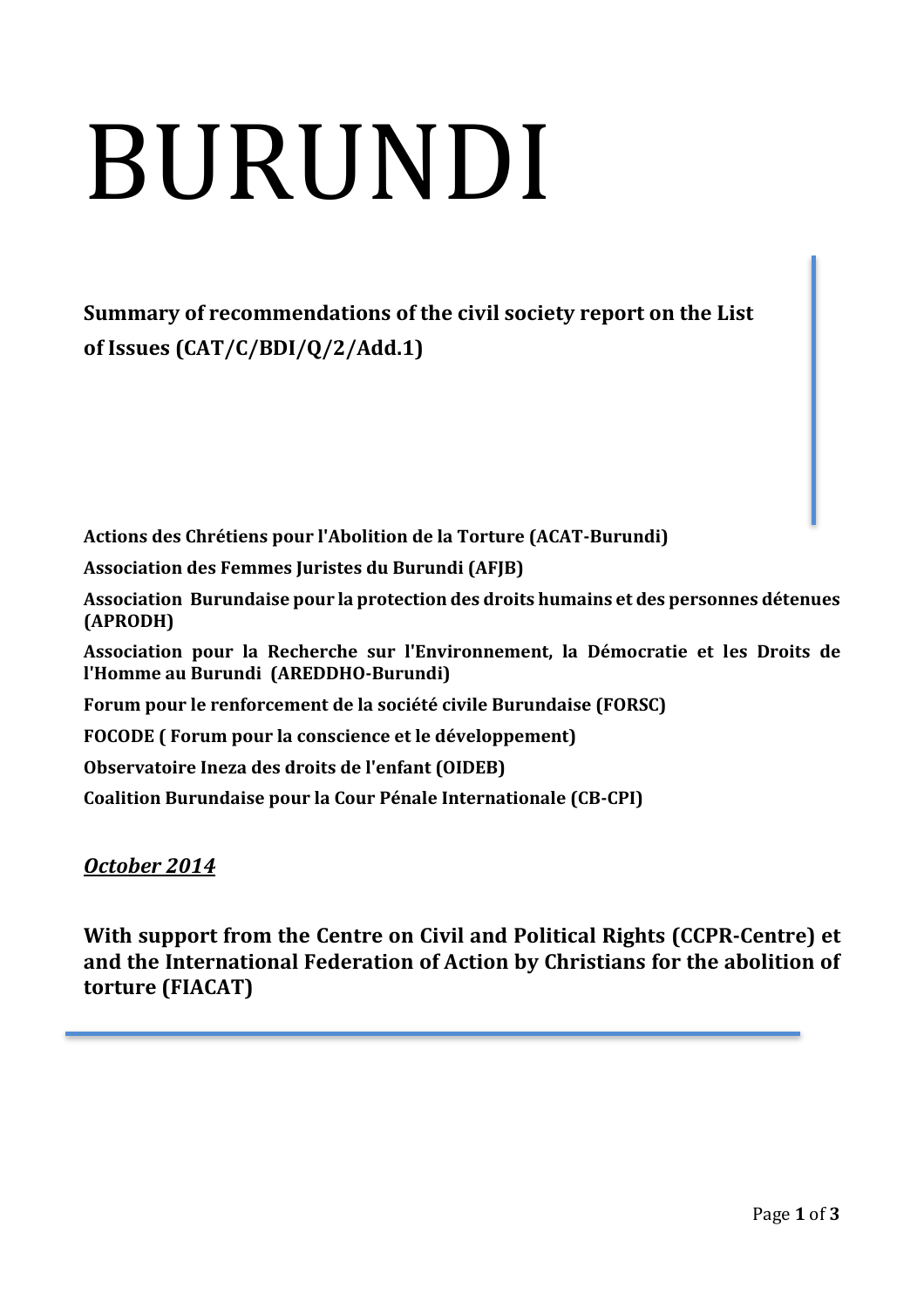# **SUMMARY OF RECOMMENDATIONS OF CIVIL SOCIETY IN RESPONSE TO THE QUESTIONS RAISED BY THE COMMITTEE**

# **Articles 1 and 4**

- Translate into Kirundi and disseminate the contents of the Convention throughout the country.
- Provide training to the administrative and judicial authorities on the Convention against Torture and its Optional Protocol.
- Implement the compensation fund for victims of torture urgently, in accordance with the commitments made on this matter.
- Please ensure that sentences against perpetrators are carried out.
- Set up a special procedure for cases involving torture.
- Put in place legislative measures to protect victims and witnesses of acts of torture.
- Pursue the hierarchical authorities that protect their subordinates accused of acts of torture.

#### **Article 2**

- Broadly involve civil society, and other stakeholders in the field of human rights, in the selection of Commissioners for the CNIDH.
- Take steps to ensure that the National Commission of Human Rights operates in accordance with the Paris Principles.
- Take steps to ensure full independence of the CNIDH in its decision making.
- Allocate sufficient financial and human resources to the CNIDH to conduct its activities.
- Initiate independent investigations to identify the perpetrators and motives of enforced disappearances.
- Prosecute perpetrators and if appropriate convict them.
- Compensate the next of kin of the victims.

#### **Article 10**

- The state should systematically integrate training modules on international standards of human rights protection into the professional basic training of medical staff, prison staff, law enforcement officers and members of the judiciary (judges and lawyers in particular).
- Organise training sessions for individuals and institutions responsible for investigating allegations of torture, in particular the CNIDH, on the content of the Istanbul Protocol.

#### **Article 11**

- Reduce the deadline for detainees to be presented before a judge to 48 hours, in accordance with international standards, and strictly enforce the deadline.
- Ensure the application of the other procedural and legal safeguards such as the opportunity to inform family members or any third parties, access to a lawyer and ideally the presence of a lawyer during questioning, access to a doctor, ideally the choice of the detainee, the right to remain silent and the right to challenge the legality of their detention and treatment.

### **Articles 12 and 13**

- Ensure a transparent and inclusive process for appointing members of the Truth & Reconciliation Commission (CVR).
- Specify how soon the court will be set up, in accordance with the public consultations, the legal framework and the recommendations of the UPR.
- Revise the law on CVR, regarding in particular the provisions relating to forgiveness (clarification on the scope of forgiveness, as well as the procedure and conditions for obtaining it), but also to clarify the status of the special court.
- Adopt a law on the protection of witnesses and victims, especially those who will be brought to testify before the CVR.
- Accelerate the establishment of a legal framework for the prevention and suppression of sexual violence.
- Strengthen the capacity of state representatives to deal with human rights violations and particularly sexual violence.